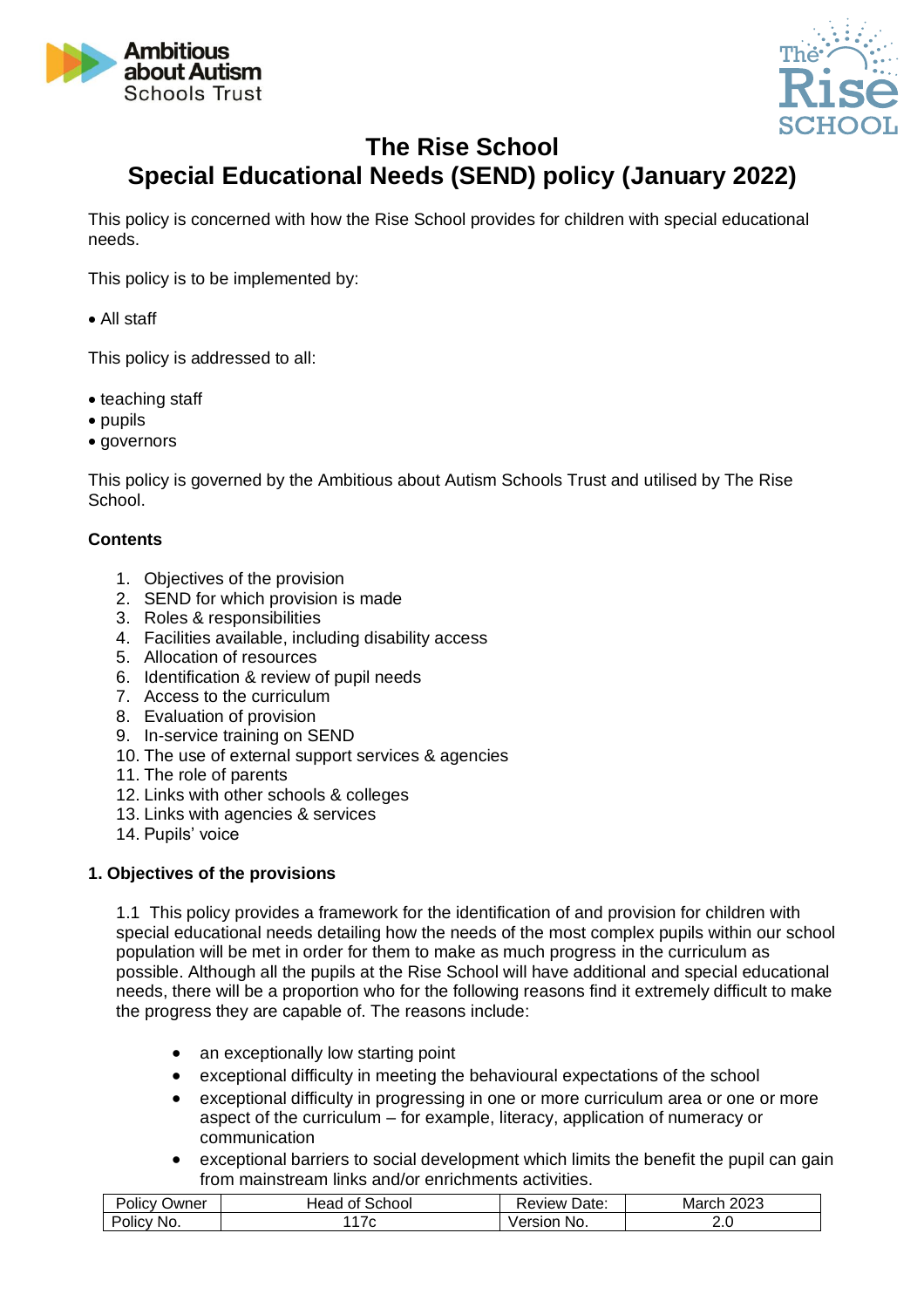1.2 This policy is written for the benefit of all members of the school community to ensure that the potential of every child is maximised, irrespective of ability, disability, race, gender and social origin and to enable equality of access to the curriculum in an environment where every student is valued and respected. The Rise School is a special free school and we therefore welcome pupils with special educational needs ensuring that all pupils have an equal opportunity to engage in the curriculum.

1.3 We aim to create a sense of community and belonging, and to offer new opportunities to learners who may have experienced previous difficulties.

1.4 We recognise that we will need to consider the individual needs of pupils when planning our curriculum. We will provide a curriculum which is accessible to the individual needs of our pupils and maximises the opportunity achieve positive outcomes which may also include opportunities to integrate pupils into mainstream learning.

1.5 All pupils attending The Rise School will have an Education, Health and Care Plan (EHCP). In particular pupils will have a diagnosis of autism and therefore will experience difficulties with language, communication and interaction. Pupils may have other needs such as behavioral and/or medical needs. As a special free school every aspect of our provision is designed to meet the special educational needs of our pupils. Our aims and purposes summarise the principles underpinning everything that we do.

1.6 Our objectives are:

- to provide a relevant, broad and balanced education for every individual child
- to create a culture of achievement by stimulating a desire to learn, raising aspirations, opening up a wide range of opportunities and working towards external accreditation for all our pupils
- to promote health, well-being, happiness, enjoyment, and independence in a stimulating yet safe, secure and caring environment
- to demonstrate that meeting the needs of pupils' learning and/or behaviour is integral to all aspects of the school curriculum
- to promote self-worth and enthusiasm by encouraging independent learning at all age levels
- to give every student the entitlement to a sense of achievement
- to value and respect individuals, recognising their strengths, encouraging them to develop their interests and abilities, and helping them show positive attitudes towards others
- to be proactive in developing, using and promoting consistent, specific approaches, with a focus on social interaction and communication, language and literacy and the reduction of anxiety and unnecessary stress
- to invest in the long-term quality of life of our pupils, by preparing them for an independent and purposeful role in society as adults, through the acquisition of essential language, literacy, life and employability skills and by developing socially acceptable behavior, confidence and self-esteem
- to prepare our pupils for the challenges and opportunities of a complex and technologically advanced society through creative, innovative and motivating approaches to teaching and learning.

1.7 We will achieve these aims by maximising the benefits of co-location with Spring West Academy which is an inclusive, accessible, friendly, and approachable school for secondary age pupils. Working closely with Spring West Academy and other local schools and colleges enhances our capacity to achieve our aims.

| -<br>. .<br>)wner<br><b>JIICV</b> | $\sim$<br>school<br>Οl<br>. .<br>теас | Date:<br>∴eview ' | റററ<br>いいへい<br>Mai<br>u<br>∠∪∠ |
|-----------------------------------|---------------------------------------|-------------------|--------------------------------|
| N0.<br>'Olic\                     | ີ                                     | ∍rsı∩n<br>No.     | <u>. . u</u>                   |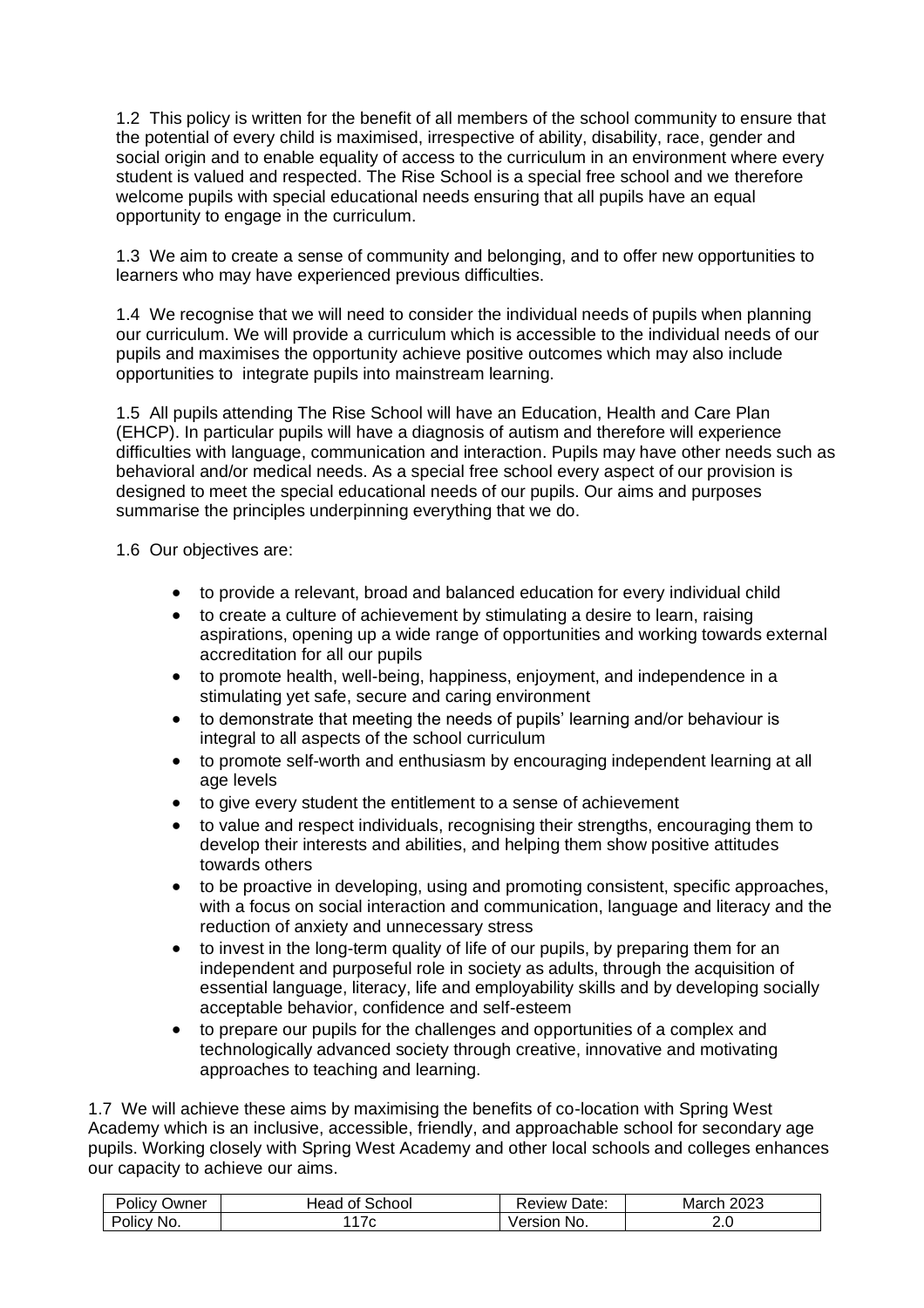1.8 We are committed to self-evaluation and professional growth and are striving to be a learning organisation changing how we do things where feedback or evaluation indicates that this will lead to improvement. We believe in cooperation and partnership with families, as well as with others in the local community and further afield, who share our commitment to improving the lives of children and young people with autism.

## **2. SEN for which provision is made**

2.1 The Rise School specialises in the education of children and young people with autistic spectrum disorders (ASD). Recognising that commitment is given to promoting inclusion in mainstream as a preferred option, there is a core group of pupils for whom mainstream placements may not be suitable and whose needs are best met by spending all or most of the school day in a setting which takes account of the impact of autism on the individual and has the specialist skills to provide an adapted curriculum, communicative and learning environment.

2.2 All pupils will have a statement of special needs or Education Health Care Plan for autism spectrum disorder with associated language, communication and interaction difficulties.

## **3. Roles & responsibilities**

3.1 The Rise School has a statutory duty to ensure that the necessary provision is made for pupils with SEN and to ensure that teachers in the school are aware of the importance of identifying and providing for those pupils. The role of the governing body is to oversee the school's provision and report annually on SEN policy and practice.

3.2 The governing body establishes the appropriate staffing and funding for all pupils with special needs.

3.3 The Head of School has responsibility for the day to day management of all aspects of the school's work including provision for children with SEN. The Head of School shares responsibility with the governing body for developing and implementing the policy for SEN. The Head of School works closely with the class teachers and keeps the governing body informed of this area of the school's development, through the termly report to governors.

3.4 In particular the Head of School will report on the proportion of our pupil group for whom making good progress in their learning is made more challenging by:

- an exceptionally low starting point
- exceptional difficulty in meeting the behavioural expectations of the school
- exceptional difficulty in progressing in one or more curriculum area or one or more aspect of the curriculum e.g. literacy, application of numeracy or communication

exceptional barriers to social development which limits the benefit the pupil can gain from mainstream links and/or enrichments activities.

The role of the special educational needs coordinator (SENDCO) is as follows. In a SEND school these roles are distributed amongst a range of colleagues:

3.5 The SENDCO is the principal agency through whom the governors discharge their duties. The SENDCO oversees the implementation and day to day operation of the school's SEND policy having responsibility for monitoring the progress of all pupils with learning difficulties and emotional/behavioural needs.

3.6 In particular the SENDCO's responsibilities include:

| $\sim$ $\sim$<br>Jwner<br>OIICY | School<br>0t<br>⊣ead | Date:<br>eview. | nnnn<br>mar<br>∪∠ാ |
|---------------------------------|----------------------|-----------------|--------------------|
| NO.<br>υικ                      |                      | NO.             | 2.J                |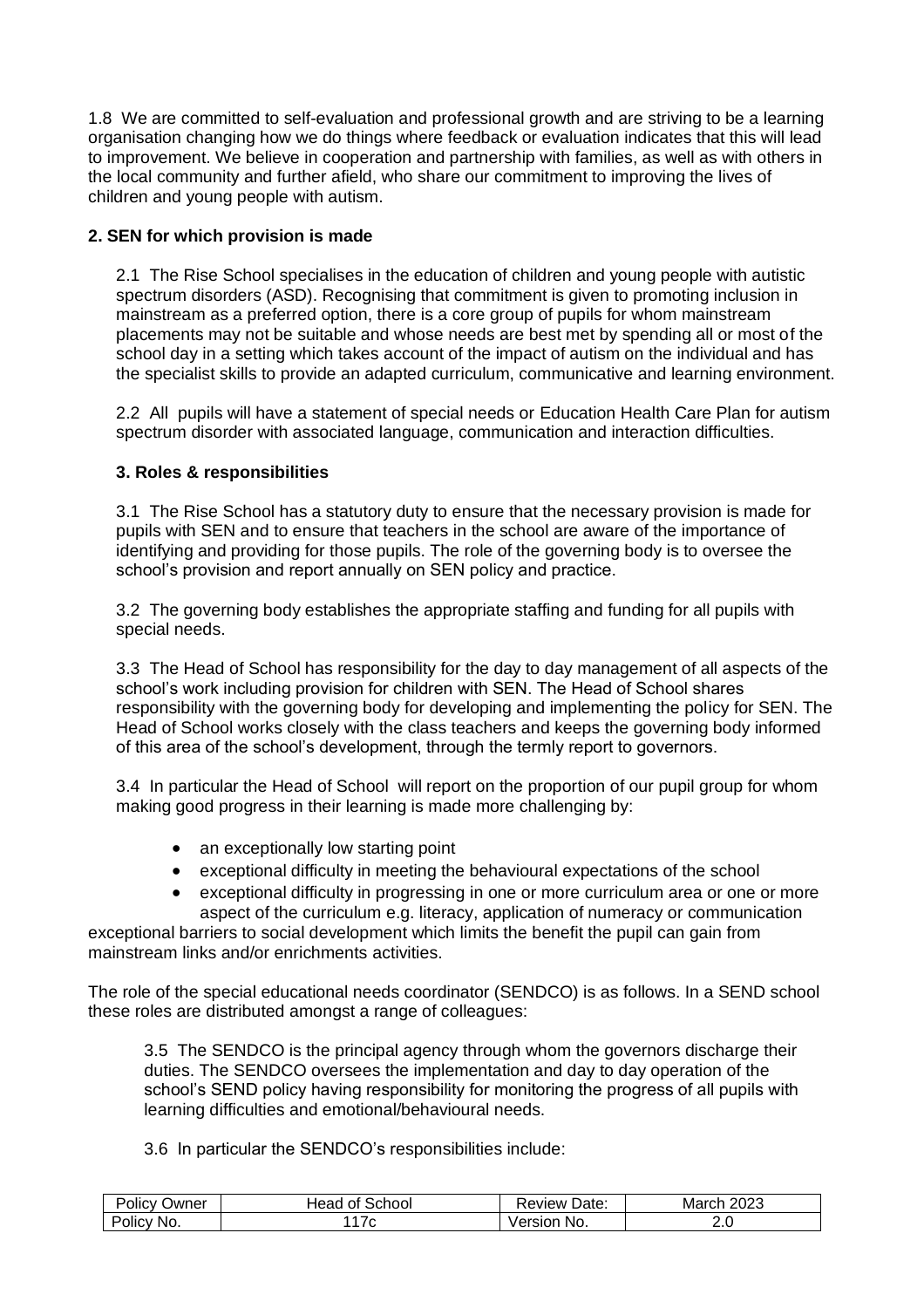- coordinating the provision for SEN, assisting with the identification and assessment of pupils with additional SEN
- advising and supporting class teachers
- working with parents including termly communication about goals and targets
- ensuring that suitable resources are provided
- ensuring that individual education plans (IEPs) are drawn up and monitoring their quality and impact
- assisting with the implementation of the IEPs and their reviews
- ensuring that the records of SEN pupils are updated and reviewed
- contributing to in-service training
- undertaking quality assurance of all aspects of SEN provision.

#### **4. Facilities available, including disability access**

- 4.1 Pupils at The Rise Special School will be offered a range of specialist facilities including:
	- small classes with a high adult-pupil ratio
	- teachers with specialist additional qualifications
	- a team of skilled and committed support staff who have undertaken specialist training
	- school organisation and approaches to teaching and learning designed to take account of the particular characteristics of pupils with autism and associated language, communication and interaction difficulties, reflecting a range of evidence based approaches
	- access to a curriculum appropriate to their ages, needs and abilities, including for some pupils a modified National Curriculum and a particular emphasis on social interaction and communication skills
	- a physically secure environment with good curriculum related facilities and other specialist facilities
	- appropriate inclusion opportunities with Springwest Academy for secondary aged pupils and a range of other education providers and extended education opportunities that are specifically designed to meet the needs of pupils with autism and associated language, communication and interaction difficulties
	- excellent multi-agency links and close partnership working with an autism support service.

4.2 All our basic teaching, social and administration areas will be fully accessible and compatible with all relevant equalities legislation.

4.3 We aim to create a calm, supportive, structured environment. We will make every effort to meet the medical needs of pupils – for example through implementing a clear and practical policy on the administration of medication.

#### **5. Allocation of resources**

5.1 We are committed to the recruitment and professional development of staff in appropriate numbers to meet the needs of all pupils in the light of our stated objectives. We also aim to provide high levels of materials and equipment to support effective teaching and learning, and to develop the school's premises and facilities to provide a high quality autism-specific environment. Decisions about the allocation of resources to pupils will be guided by the provision specified for individual need in their statements/EHCP of SEN.

5.2 Where new challenges arise that impact on a pupil's ability to make good progress in their learning an emergency meeting will be held to determine a clear pathway of success. Input

| שwner<br>Olicy    | -<br>Head<br>School<br>Οt | Date:<br>…eview ' | nnnn<br>⊣Mar∕<br>2∪∠3 |
|-------------------|---------------------------|-------------------|-----------------------|
| -<br>No.<br>JIIC' | ີ                         | No.<br>10Y        | ے.                    |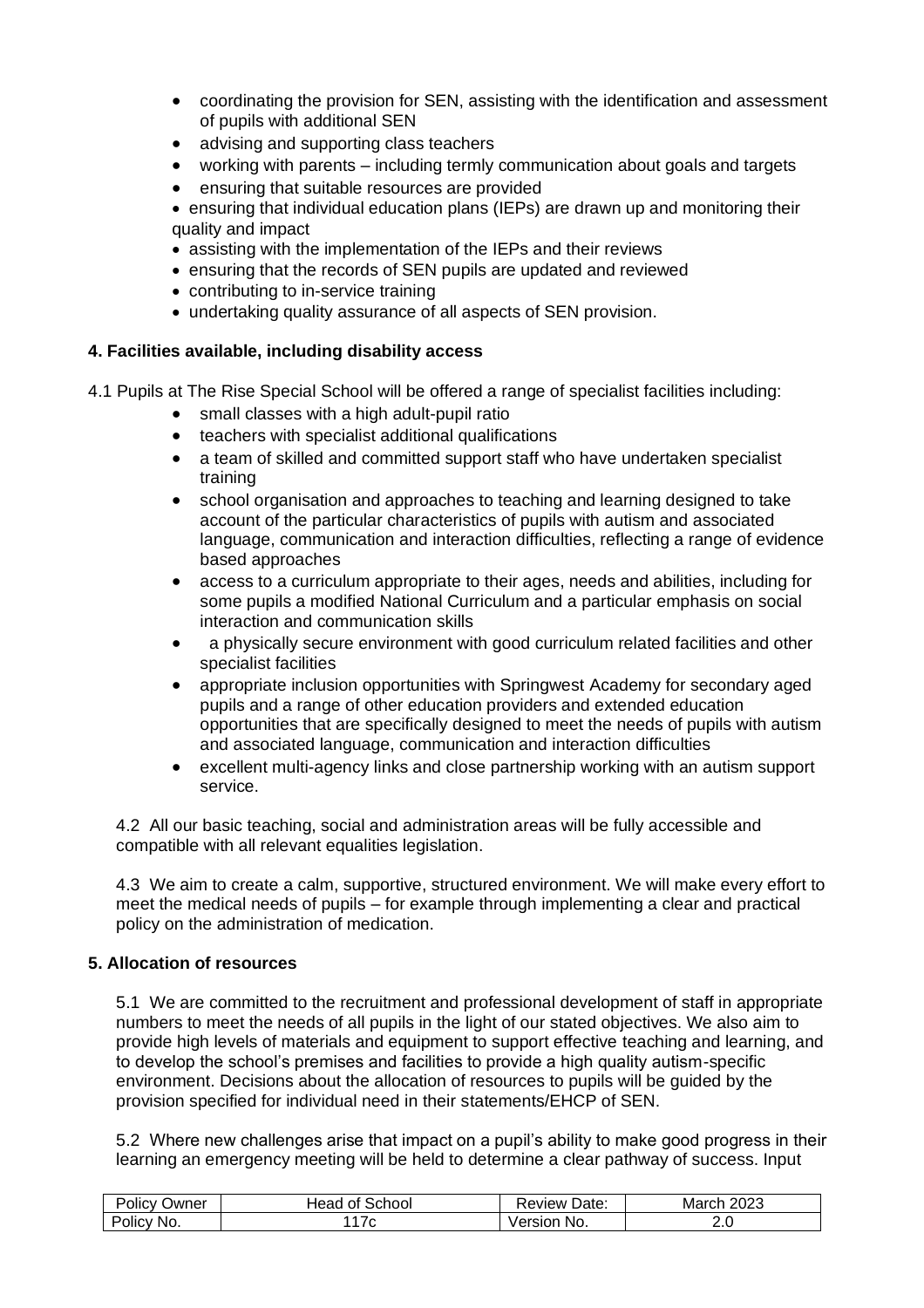from the pupil's parents, SENDCO, class teacher, relevant specialists and the local authority will be required to ensure that the right resources are made available.

5.3 Action to meet pupils' SEN aims to promote independent learning and falls within four broad strands:

- assessment, planning and review
- grouping for teaching purposes
- additional human resources
- curriculum and teaching methods.

5.4 The school allocates appropriate resources to all classes and departments annually based on urgency of need, school improvement plan priorities, and availability of funds.

5.5 Each year our School Improvement Plan will focus on agreed improvements in a range of areas. Within each area a number of targets will be addressed and funding from available sources will be allocated for these developments.

5.6 Annual review (or more frequently as required) of the deployment of staff and the use of the building is essential in order to ensure that we utilise resources effectively to meet pupil needs. We are keen to secure best value for all expenditure and we carefully monitor and evaluate the impact of all our work.

#### **6. Identification & review of pupil needs**

6.1 The individual special educational needs of pupils are outlined in their statements/EHCPs and these statements/EHCPs include clear educational objectives. The school will use these objectives in order to plan appropriate educational provision for each pupil.

6.2 All statements of special educational need or Education Health Care Plans are reviewed annually at the Annual Review Meeting. We are committed to providing sufficient time for each meeting so that parents, staff and others involved in the pupil's education and care can discuss progress and plan carefully for the future. The head teacher and/or the SENDCO and the class teacher, are present at each review meeting. We also encourage the involvement of pupils in their own reviews. Additional professionals may be invited as specified in the statement/EHCP as required.

6.3 The calendar for the annual review of pupils' EHCP/statement is drawn up at the start of each academic year by the leadership team. The calendar is circulated to all of the relevant agencies so that they can make plans for their involvement wherever appropriate.

6.4 As part of the review process the educational objectives listed on the statement are considered and it may be recommended that they are amended, removed or added to. Key short to medium term targets relating to these longer term objectives form the basis of an Individual Support Plan (ISP) for each pupil. Progress towards targets is reviewed regularly and they are amended as appropriate through the school year.

6.5 It is important to remember that the ISP represents only a part of the planning undertaken for each pupil, and that there is careful consideration of individual needs and more detailed definition of intended learning outcomes in all areas of the curriculum.

6.6 The assessment cycle procedures undergo regular review so that we can adapt our curriculum and use our resources efficiently to take account of group and individual needs. As part of this process we use a range of assessment strategies including teacher assessment, National Curriculum SATs, external examinations and accreditation. These assessments are used alongside other relevant information in the planning of the curriculum and in setting whole-school and cohort targets.

| . .<br>-<br>Policy<br><b>Jwner</b> | School<br>⊣ead<br>Οt | Date:<br>Review | າ∩າາ<br>March<br>ZUZJ |
|------------------------------------|----------------------|-----------------|-----------------------|
| Policy i                           | $\sqrt{2}$           | No.             | 2.U                   |
| No.                                | ں ہ                  | Version         |                       |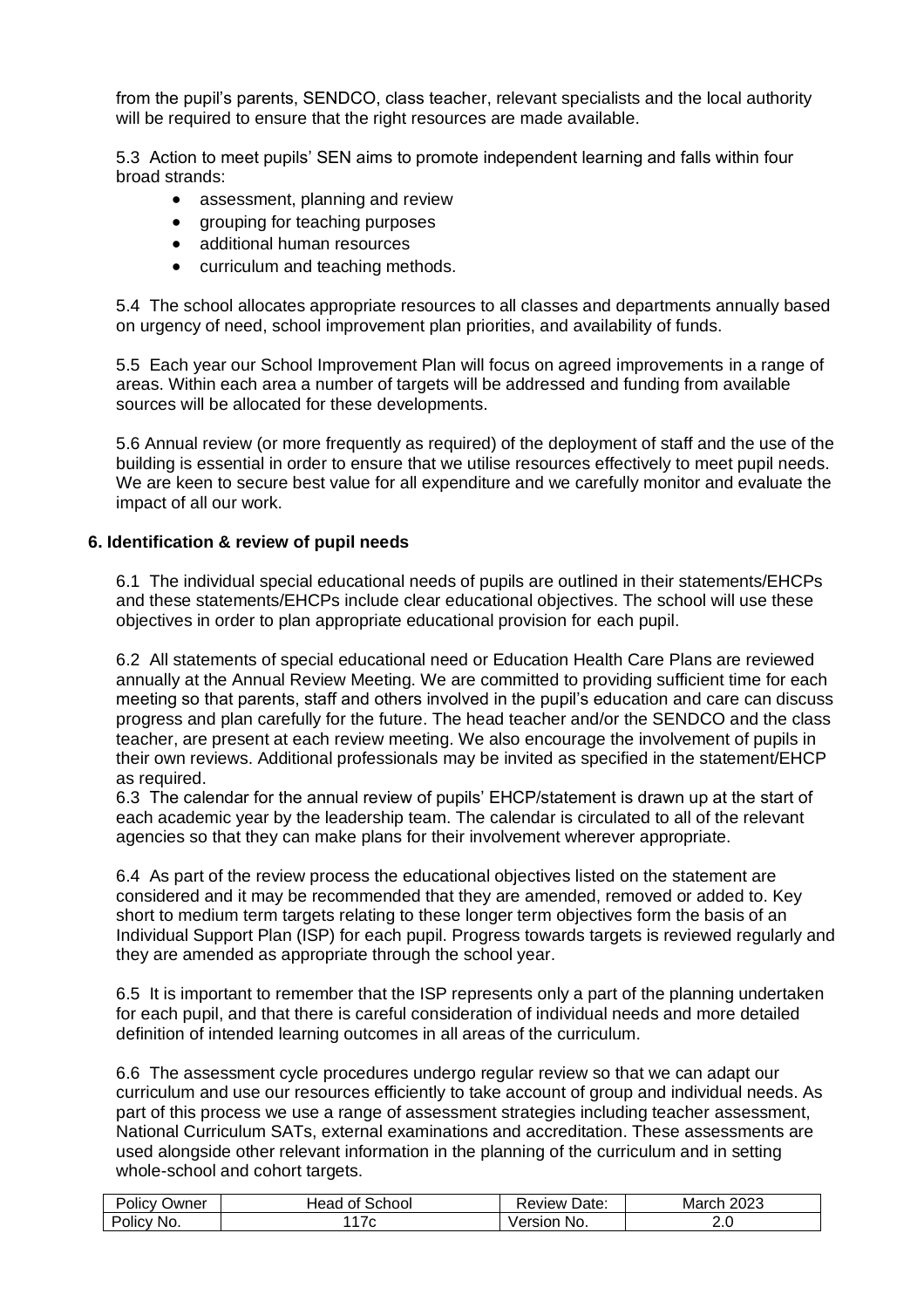## **7. Access to the curriculum**

7.1 Pupils receive a broad and balanced curriculum which is relevant to their individual needs. It is the aim of The Rise School that pupils will follow the National Curriculum. For some pupils it may be necessary for them to follow an adapted form of the National Curriculum. Wherever it is appropriate pupils are supported to integrate into mainstream lessons. Further information is available in individual policy documents for all subjects, setting out subject- specific aims, expectations and teaching and learning considerations.

7.2 The curriculum is planned and differentiated to meet the range of individual needs of all pupils. The curriculum is further modified on a short term planning basis to meet specific individual's SEN including a clear pathway that illustrates and demonstrates the steps a pupil takes to overcome their exceptional challenges.

7.3 Extra support to access mainstream lesson is provided by The Rise School staff and through careful choice of resources to facilitate access.

# **8. Evaluation of provision**

8.1 We are committed to effective school self-evaluation as a basis for raising standards; this is paramount if we are to achieve our SEN policy. Our provision is evaluated in several ways:

- i. external evaluation for example, by OFSTED
- ii. monitoring of achievements in the National Curriculum and other subjects
- iii. external accreditation results
- iv. attendance and exclusions
- v. progress in terms of ISP targets
- vi. progress against success criteria, with a particular role for the governing body
- vii. regular review and evaluation of the whole school using scrutiny of work and monitoring of planning and visits by designated Trustee Governors.
- viii. review of the work of individual staff members through performance management and Professional Review (this includes regular lesson observations and quality assurance of learning documentation such as ISPs, lessons plans and records of progress)
- ix. evaluation of other coordinated approaches to school self-evaluation for example surveys of parents, listening carefully to pupils, which together with the information detailed above, will contribute to the production of a well-founded evaluation of our strengths and areas for improvement.

#### **9. Continual Professional Development on SEN**

9.1 We are committed to supporting the continued professional development of all staff through appropriate training.

9.2 Training is provided for individual members of staff to enable them to fulfil their role. This includes specialist training related to autism and associated language, communication and interaction difficulties. Training is provided for needs identified through monitoring of teaching and through performance management. The School is supportive of all staff who want to advance their general educational qualifications, through a range of continual professional development opportunities.

9.3 New members of staff or those changing their role will be supported by an established induction programme.

| - -<br>Jwner<br>OIICV | school<br>неас<br>Οľ | Date:<br>∴eview ' | ממ∩מ<br>Mar<br>∪∠ാ |
|-----------------------|----------------------|-------------------|--------------------|
| -<br>NG.<br>OIIC'     | ັ                    | Version<br>No.    | 2.J                |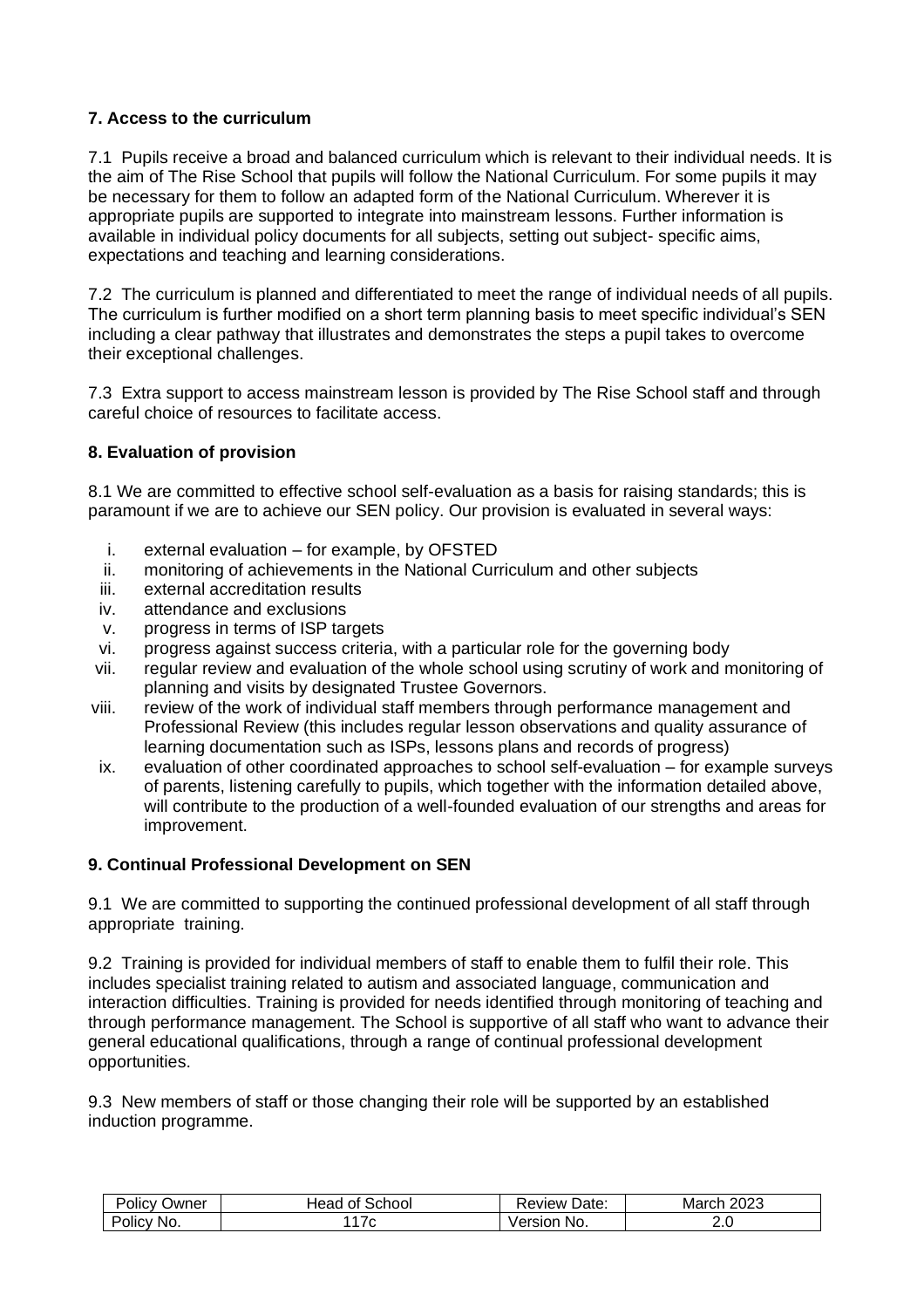9.4 Whole school training is provided to increase the knowledge and understanding of staff and to develop effective practice across the school, aligned to our school priorities. Training is offered for mainstream staff in our partner school, to support the inclusion of The Rise pupils.

## **10. The use of external support services & agencies**

10.1 The Rise School liaises with outside support services whenever their expertise helps to meet the needs of pupils more effectively. The school maintains a data base of contacts and facilities, which can be called upon for advice and support. The Rise also benefits from the extensive professional networks of the Ambitious about Autism Schools Trust.

10.2 The Rise School employs a range of its own specialist staff including speech and language therapists, occupational therapists and behavioural specialists and will access other services through key relationships with placing local authorities.

10.3 We cooperate closely with social care colleagues who support families, arrange respite care and also help in the transition from school. We also work with local community commissioning groups in the health sector where appropriate and other community agencies who offer support and expertise to enrich our provision for pupils. High quality family support and training is made available and continues to develop in order to meet the needs of the pupils, families and professionals involved with providing services that meet the SEN of our pupils.

#### **11. The role of parents**

11.1 First and foremost, parents are a key part of The Rise School team to ensure that each pupil makes progress in their learning, has aspirational goals and is able to overcome additional challenges as they arise.

11.2 We welcome and encourage the participation of parents in The Rise School and appreciate their help and support.

11.3 We believe in consulting and cooperating with parents in order to help all pupils to make optimum progress in all areas of their development. We follow an 'open door' policy which means that parents can approach the school whenever they have a concern and time will be made for them. All parents know the staff who work with their children and school staff ensure to develop and maintain open communication and rapport with the families.

11.4 We value highly the contribution made by those governors and trustees who are parents, and we are grateful for the time and commitment that they give to the school.

11.5 Opportunities will be provided for parents/carers to come and work with the teacher. 'Parent Meet' provides social opportunities and sharing of The Rise Way.

11.6 Where parents have difficulties in attending school meetings about their children we will make every effort to make alternative arrangements. The Rise School aims to ensure 100% parental/carer attendance and contribution to all educational meetings.

11.7 There are formal opportunities for parents to meet with staff through the annual review processes and through termly progress review meetings. We will also operate home-school diaries or electronic contact systems (e.g. e-mail, text, Twitter) wherever parents find this helpful, and we are happy to use information & communication technology to keep in touch – for example sharing resources, pictures and information, through maintaining an up to date website, and distributing our newsletters electronically.

| .<br>Jwner<br>olicy' | <b>School</b><br>tead<br>0t | Date:<br>⊀eview    | 0000<br><u>" – " – .</u><br><b>March</b><br>∠∪∠ാ |
|----------------------|-----------------------------|--------------------|--------------------------------------------------|
| -<br>No.<br>Olicy    | . . <u>.</u>                | ersior<br>NO.<br>আ | 2.U                                              |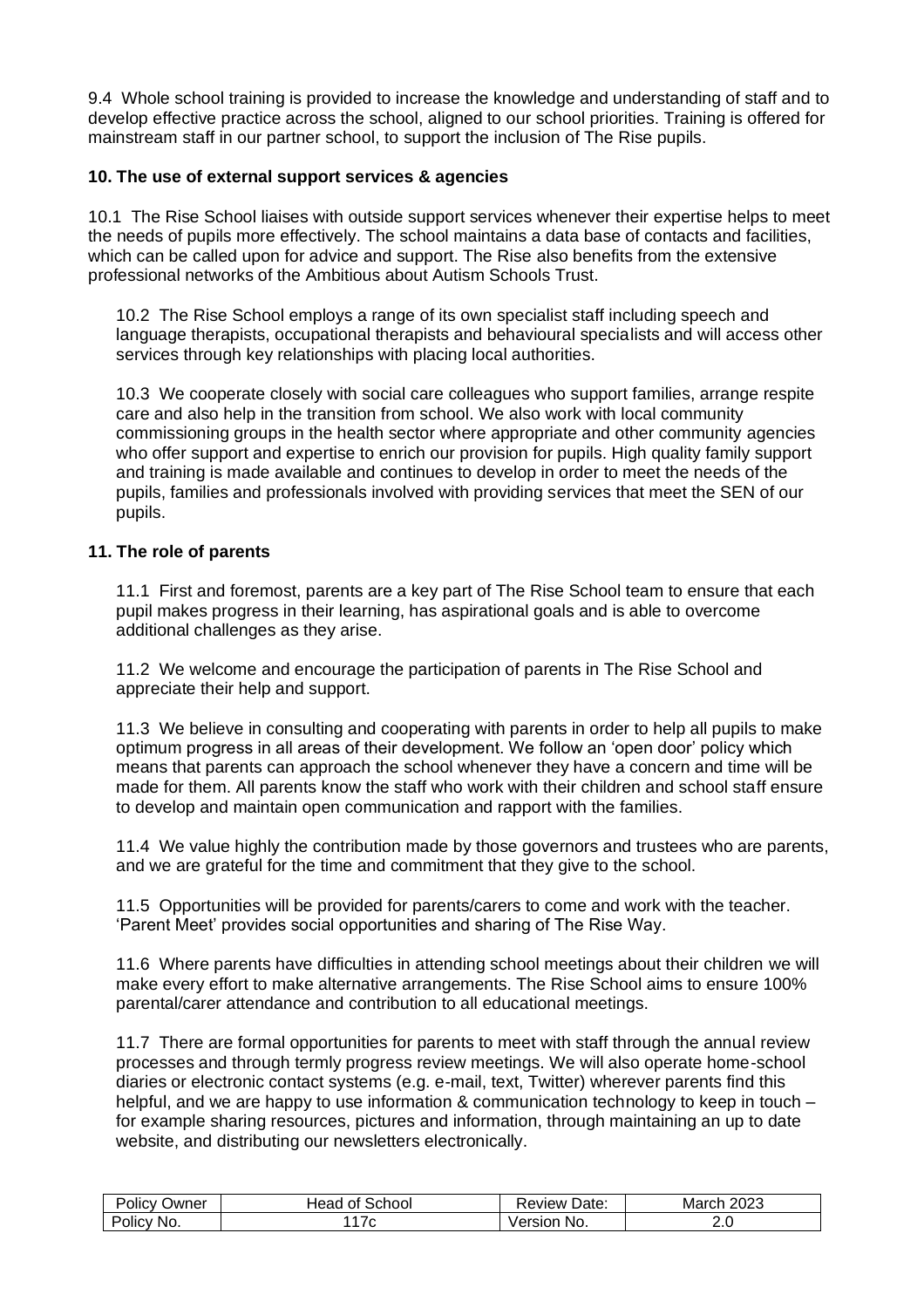11.8 We ensure that parents are aware of other services that they can access locally that support and provide information and advice either formally as part of the SEN code of practice and the local offer or informally from local groups.

11.9 We strive to ensure that all information is provided to parents in a format that they can access and understand. We will do this by agreeing a communication charter with each of them and reviewing this annually.

## **12. Links with other schools & colleges**

12.1 We recognise that transition is likely to be particularly challenging for our pupils with autism and are committed to facilitating a smooth transition for all pupils joining or leaving the school. For non-statemented pupils a transition process will be drawn up and put into action when the placement starts, preparing the child or young person to move back into mainstream school or to be admitted with a statement to a full-time place at the school. For pupils at The Rise detailed transition planning will take place which as a minimum is compliant with the requirements of the SEN Code of Practice.

12.2 We recognise that planning for transition needs to start early and consideration will be given to that from the moment the pupil is on roll. Learning will be planned to support transition, and in Year 9 during the meeting for statemented pupils a Transition Plan will be drawn up to prepare for their move to adult life in line with the conversion to ECHPs according to the direction from the local authorities.

12.3 During the time the pupils are with us, we look for relevant opportunities to provide experiences in the mainstream school and, where appropriate a college environment, through a range of inclusion arrangements. These links not only strengthen our capacity to deliver a personalised curriculum; they will lead to some pupils transferring full-time into mainstream provision.

12.4 We will offer work experience placements to pupils from secondary schools and from colleges and are committed to developing effective links with employers to support this. We see this as an important link which provides valuable experience for both the pupils and for our pupils.

# **13. Links with agencies & services**

13.1 In order to coordinate provision for a child with SEND, the school has links with a variety of outside agencies, such as:

- Speech and Language Services
- Education Welfare Office
- Occupational Therapy
- Social Services
- Educational Psychologists
- Child & Adolescent Mental Health Services

13.2 We aim to develop the school as a base for interaction between agencies concerned with autism and also language and communication, and to build a centre of excellence.

13.3 The school has regular access to external support services for our pupils which supplements the contribution of our specialist team. There is regular liaison and exchange of information between the school and these services. The Rise School provides support to Springwest Academy when required and also where possible local schools who have children with autism and associated language, communication and interaction difficulties.

#### **14. Pupils' voice**

| -<br>$\cdots$<br>Policy<br>⊃wner | $\sim$<br>Head<br>School<br>0t | -<br>Date:<br>eview: | າ∩າາ<br>へいへい<br>Marcr<br>∠∪∠ |
|----------------------------------|--------------------------------|----------------------|------------------------------|
| 'No.<br>olicy                    |                                | /ersior<br>- No.     | ـ .                          |